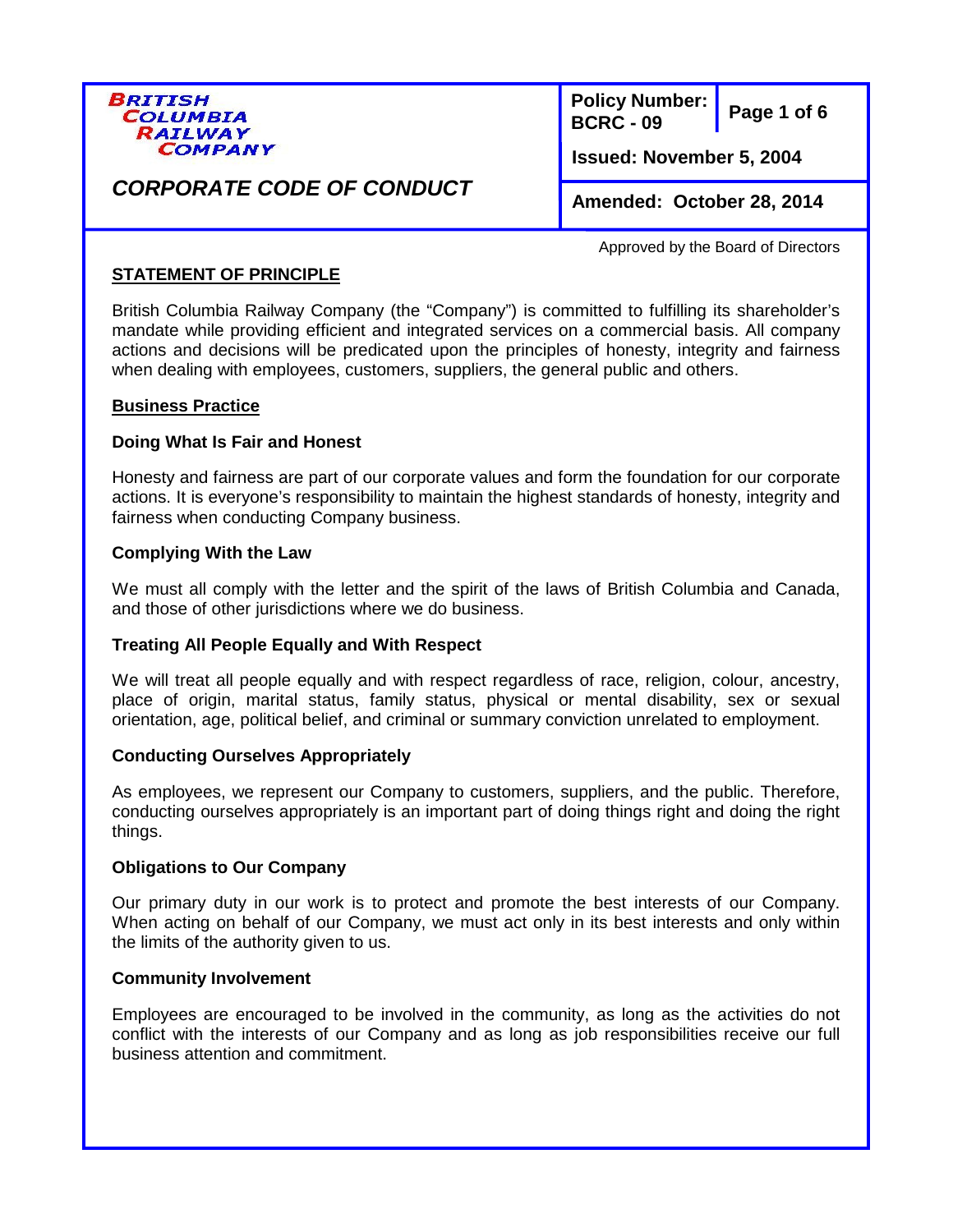

**Page 2 of 6 Policy Number: BCRC - 09**

**Issued: November 5, 2004** 

# *CORPORATE CODE OF CONDUCT*

**Amended: October 28, 2014**

## **INTEGRITY, IMPARTIALITY AND ACCOUNTABILITY**

### **Conflict of Interest**

We must distinguish between personal interests and those of our Company to avoid conflict between the two. At all times, we should avoid situations where our personal interests or those of our family, business associates, or friends could be or could be perceived to be in conflict with our Company's interests.

#### **Conflict of Interest Principles**

#### **Use of Position**

We must not take advantage of our position to obtain or provide inappropriate benefits for ourselves, family members, business associates or friends. Benefits will be deemed to be inappropriate if it could be perceived that they are obtained or provided through favouritism or conflict of interest.

#### **Relationships With Others**

We should not place ourselves in situations where we are or appear to be under the obligation or influence of anyone who is or may be doing business with our Company including customers, suppliers, contractors, competitors or other employees.

#### **Business Relationship With Our Company**

We must not, directly or indirectly, provide business products or services to our Company, or enter into any business contract with our Company, outside of our regular employment. Any exceptions must first be contractually documented as to the full extent of our interest and must be granted prior written approval by the Executive and/or Board of our company.

#### **Conflict of Interest Disclosure**

Employees who have reason to believe they or others are not following this Code of Conduct or those who need guidance or clarification of these guidelines must contact their immediate supervisor or any member of the Executive, who shall confidentially deal with the matter. Matters which cannot promptly be resolved by these persons should be reported to the Ethics Advisor.

Employees who have any financial interest in a supplier, customer, competitor or contractor of our company or who are associated with any business enterprise as a consultant, contractor, agent, employee, officer, director, partner, or sole proprietor must disclose their activities to the Ethics Advisor.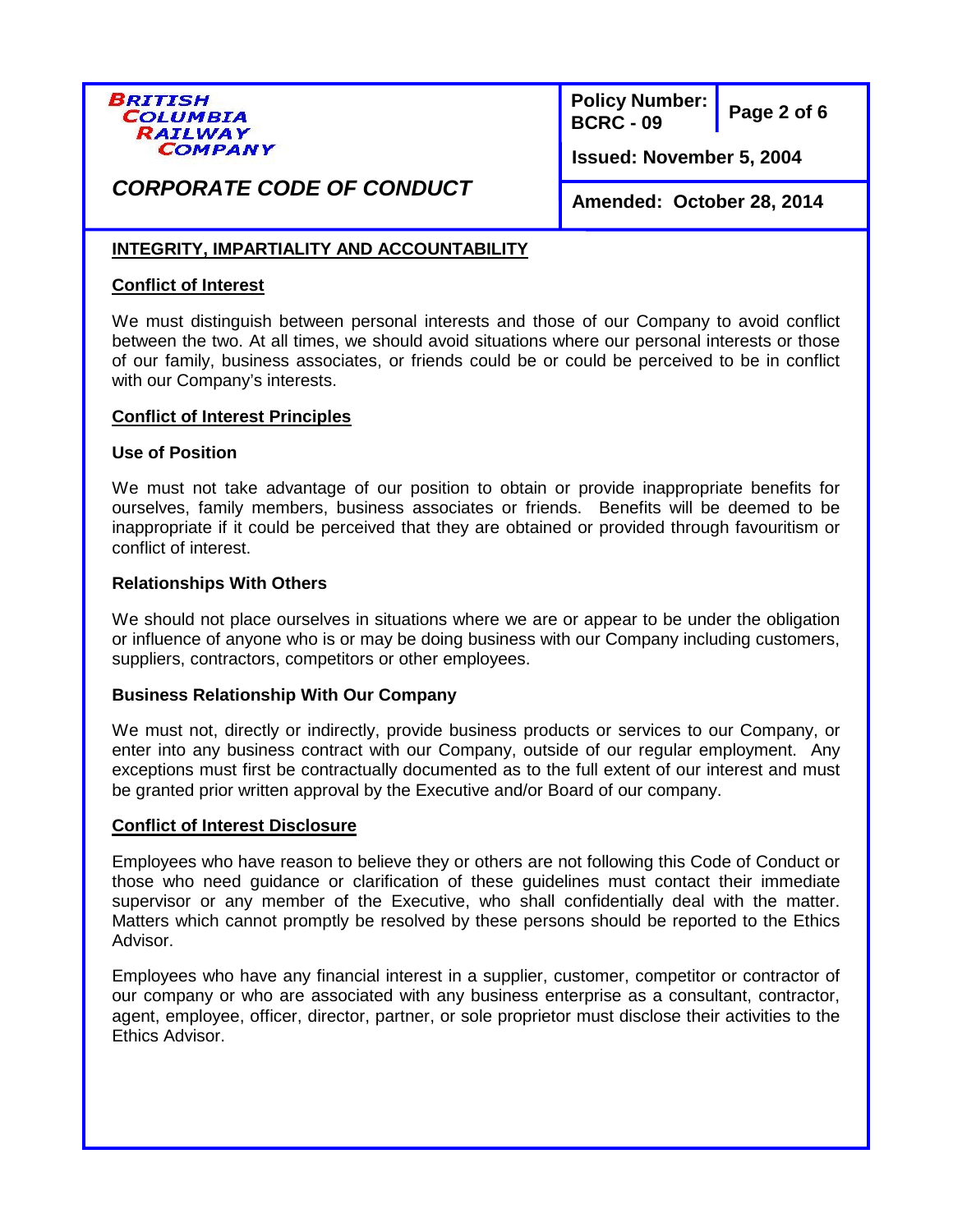

**Page 3 of 6 Policy Number: BCRC - 09**

**Issued: November 5, 2004** 

# *CORPORATE CODE OF CONDUCT*

**Amended: October 28, 2014**

## **Future Employment Restrictions**

After your employment with the Company ends, you must not disclose confidential information that you obtained through your employment.

Executives (CEO and CFO) that have had substantial involvement with an outside entity within the last year of their employment, must not accept an offer of employment or a contract to provide services to that outside entity for one year following the end of employment with the Company, unless approved in advance by the BC Public Service Agency.

## **Offering or Accepting Gifts and Benefits**

Offering or accepting gifts or benefits from customers, suppliers, and others may present a conflict of interest. Some gifts or benefits are acceptable, others are not. Employees should consider the circumstances, timing and nature of the gift when deciding whether it is appropriate. Generally, it is inappropriate to offer or accept gifts or benefits other than:

- The normal exchange of hospitality between persons doing business together, or,
- Token gifts (maximum value of \$100) exchanged as part of protocol, or,
- The normal presentation of gifts to persons participating in public or Company functions.

#### **Outside Interests/Impartiality**

#### **Political Contributions**

To remain impartial, our Company does not use Company funds, goods, or services as contributions to political parties, candidates, campaigns or referenda.

#### **Other Employment and Business**

Employees who are also self-employed, work for another employer, or are involved in other businesses must ensure that these activities do not interfere with job duties or conflict with our Company's interests.

#### **Personal Conduct**

#### **Hiring of Employee's Relatives**

For permanent positions, if an employee's relative is chosen as one of the final candidates, a third party with no knowledge of the family relationship will conduct an independent review of candidates, to avoid favourtism or conflict of interest or the appearance of favourtism or conflict of interest in hiring. The above practice also applies to internal promotion applications.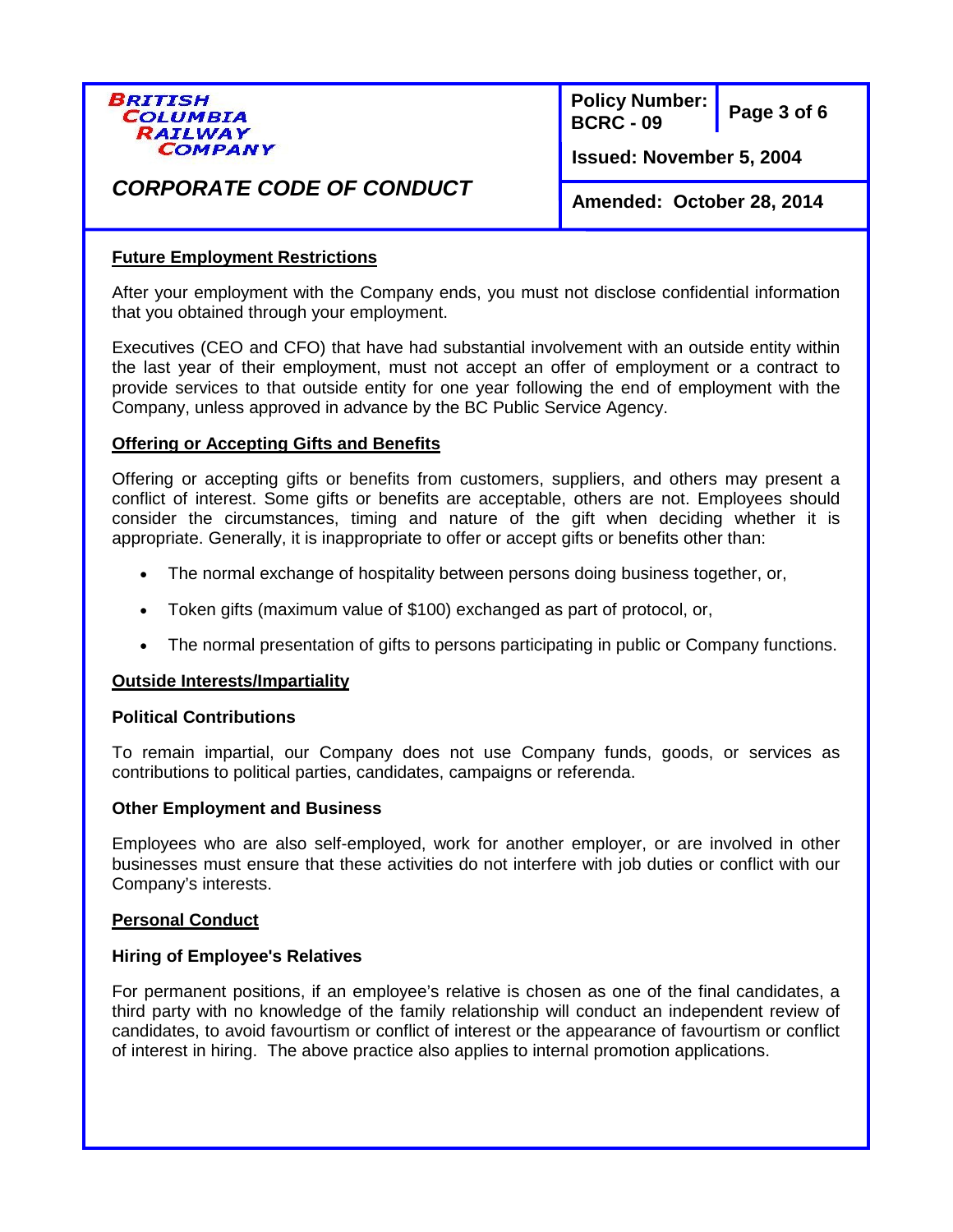

**Page 4 of 6 Policy Number: BCRC - 09**

**Issued: November 5, 2004** 

# *CORPORATE CODE OF CONDUCT*

**Amended: October 28, 2014**

Our Company also may hire people for summer or casual employment and will utilize a third party to conduct an independent review of candidates to ensure equality of opportunity between candidates who are relatives of employees and candidates who are not.

A relative of an employee should not report directly or indirectly to the related employee unless appropriate safeguards are put in place to avoid favourtism or conflict of interest or the appearance of favourtism or conflict of interest.

#### **Use of Corporate Property**

Our Company's property, including premises, equipment, materials, software and data, is not an employee's personal property. It is only to be used for Company purposes. We must exercise all reasonable care to protect Company property against loss or damage. We must not use or allow others to use Company property for personal benefit.

#### **PROTECTION OF PRIVACY**

#### **Maintaining Confidentiality**

All Company information which is not generally available to the public is confidential. We must maintain the confidentiality of any information we receive and must not release it to anyone except those authorized to receive it or as required by law.

#### **Employee Responsibility**

Employees of our company are required to exercise a level of care and attention to the security and privacy of the data they handle which is commensurate with good commercial practice and as required by law.

Employees will not disclose information which might impair our company's competitiveness or which might violate the privacy rights of individuals or the confidentiality interests of enterprises or institutions.

Employees will therefore not discuss or disclose any confidential information about our company or in possession of our company unless such disclosure has been authorized by an Officer of our company or is required by law.

This corporate policy extends to include not just all of our company's records, reports, and other information but also such information of others to which our company has been permitted access and owes a duty to maintain confidentiality.

Employees must also be aware that their responsibility for maintaining the confidentiality of information continues outside the workplace and after leaving our company.

Employees must also be aware of their responsibilities related to all corporate policies including, but not limited to the British Columbia Railway Company Environmental Code of Conduct Policy (BCRC-13),the British Columbia Railway Company Occupational Health and Safety Policy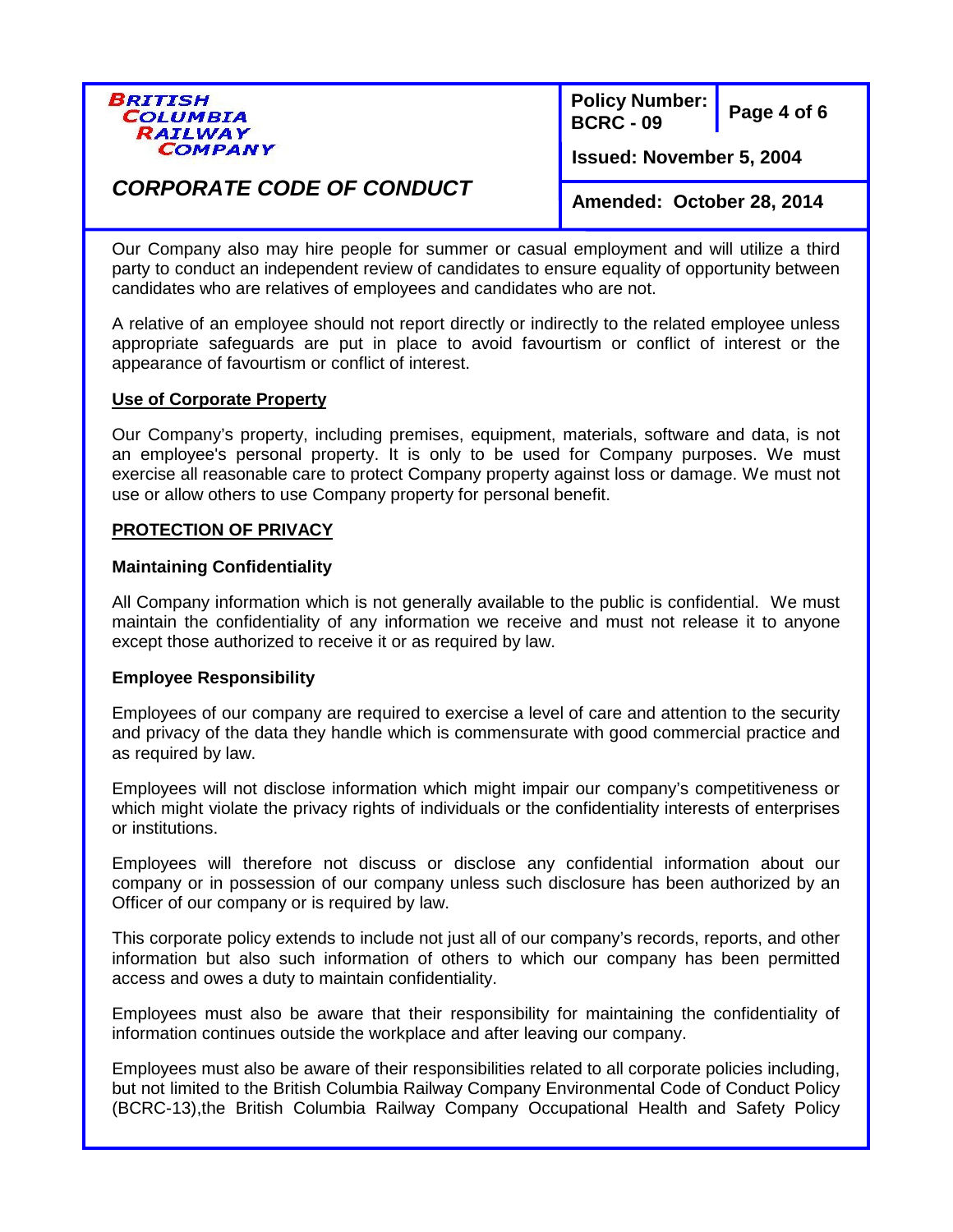

**Page 5 of 6 Policy Number: BCRC - 09**

**Issued: November 5, 2004** 

# *CORPORATE CODE OF CONDUCT*

**Amended: October 28, 2014**

(BCRC 11), Port Subdivision Occupational Health and Safety Policy (BCRC-12) and the British Columbia Railway Whistleblower Policy (BCRC-20).

### **Company Responsibility**

In protecting the confidentiality of its information our company will:

- Secure the legal rights to any business and scientific information that rightfully belongs to our company.
- Take such steps as necessary to prevent the unauthorized use or release of:
	- Confidential trade secrets
	- Proprietary business information
	- Technical, scientific or computer information owned by or beneficial to our company.
- Prohibit employees or consultants from wrongfully acquiring, disclosing or using any trade secret, intellectual property, proprietary or confidential information in connection with their employment at our company.

## **PROTECTION OF GENERAL CORPORATE INFORMATION**

#### **Property Rights of Others**

We must protect and honour the ownership rights of others in their products, software and information, keeping such information confidential and using such products, software and information only for authorized purposes.

#### **Maintaining Accurate Financial Records**

Every transaction, payment, receipt, asset and liability must be accurately and promptly recorded in our Company's books in accordance with generally accepted accounting principles.

## **COMMITMENT AND COMPLIANCE WITH CODE**

#### **Monitoring Compliance**

All employees are responsible for ensuring that this Code of Conduct is observed. Failure to observe this Code of Conduct may result in disciplinary action including suspension and (or) dismissal.

## **Certification**

All employees are required to provide an annual Code of Conduct certification confirming that they have read, understood and are in compliance with this Code of Conduct.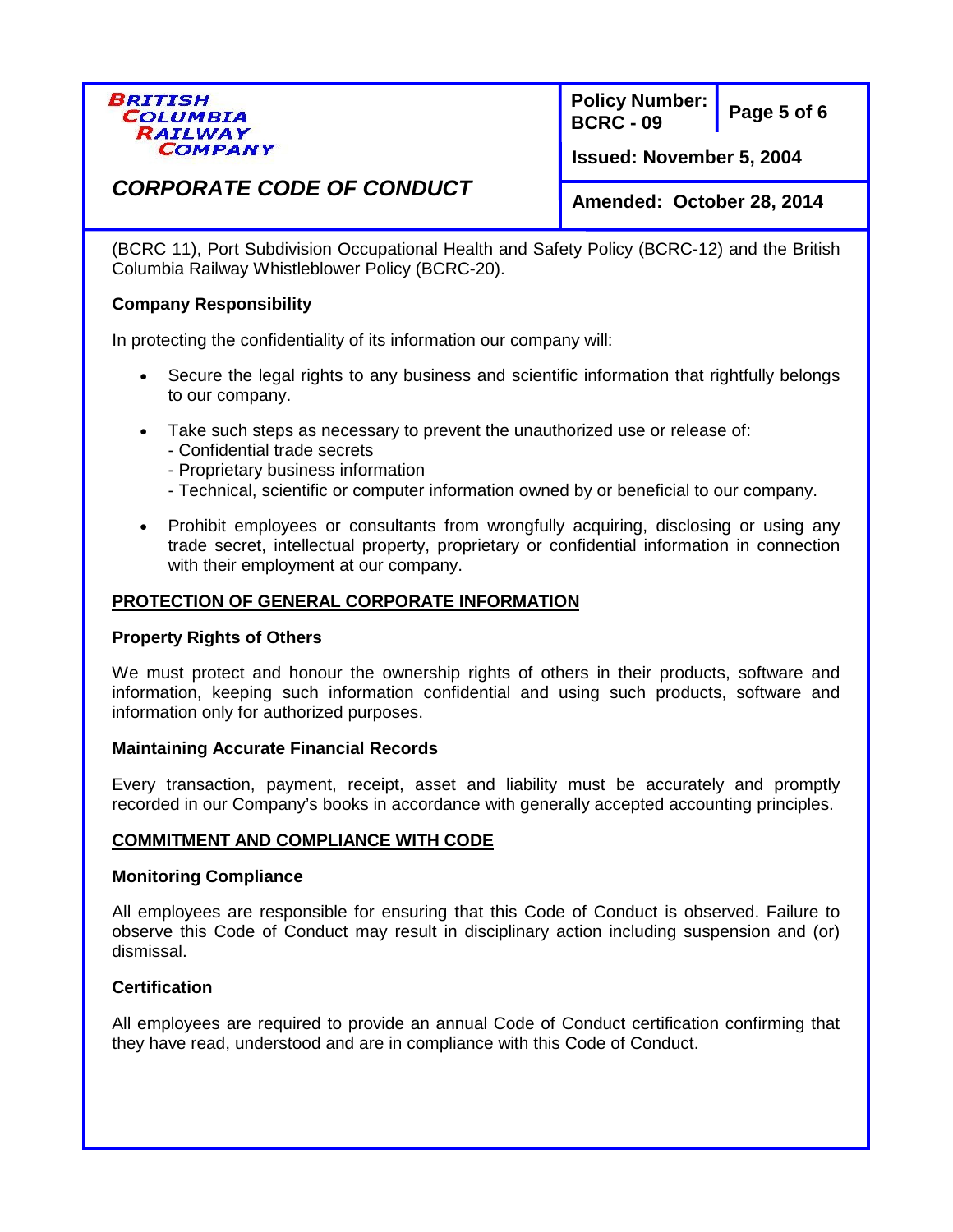

**Page 6 of 6 Policy Number: BCRC - 09**

**Issued: November 5, 2004** 

# *CORPORATE CODE OF CONDUCT*

**Amended: October 28, 2014**

## **APPENDIX A**

## **BRITISH COLUMBIA RAILWAY COMPANY**

## **Corporate Code of Conduct**

Employee Certification

I, \_\_\_\_\_\_\_\_\_\_\_\_\_\_\_\_\_\_\_\_\_\_\_\_\_\_\_\_\_\_\_\_\_\_\_, hereby confirm that I have read, understood and am in compliance with the British Columbia Railway Company Corporate Code of Conduct, effective July 15, 2004 as amended by the Board of Directors from time to time.

Signed this  $\_\_\_\_$  day of  $\_\_\_\_\_$ , 20 $\_\_\_$ .

*Employee Signature*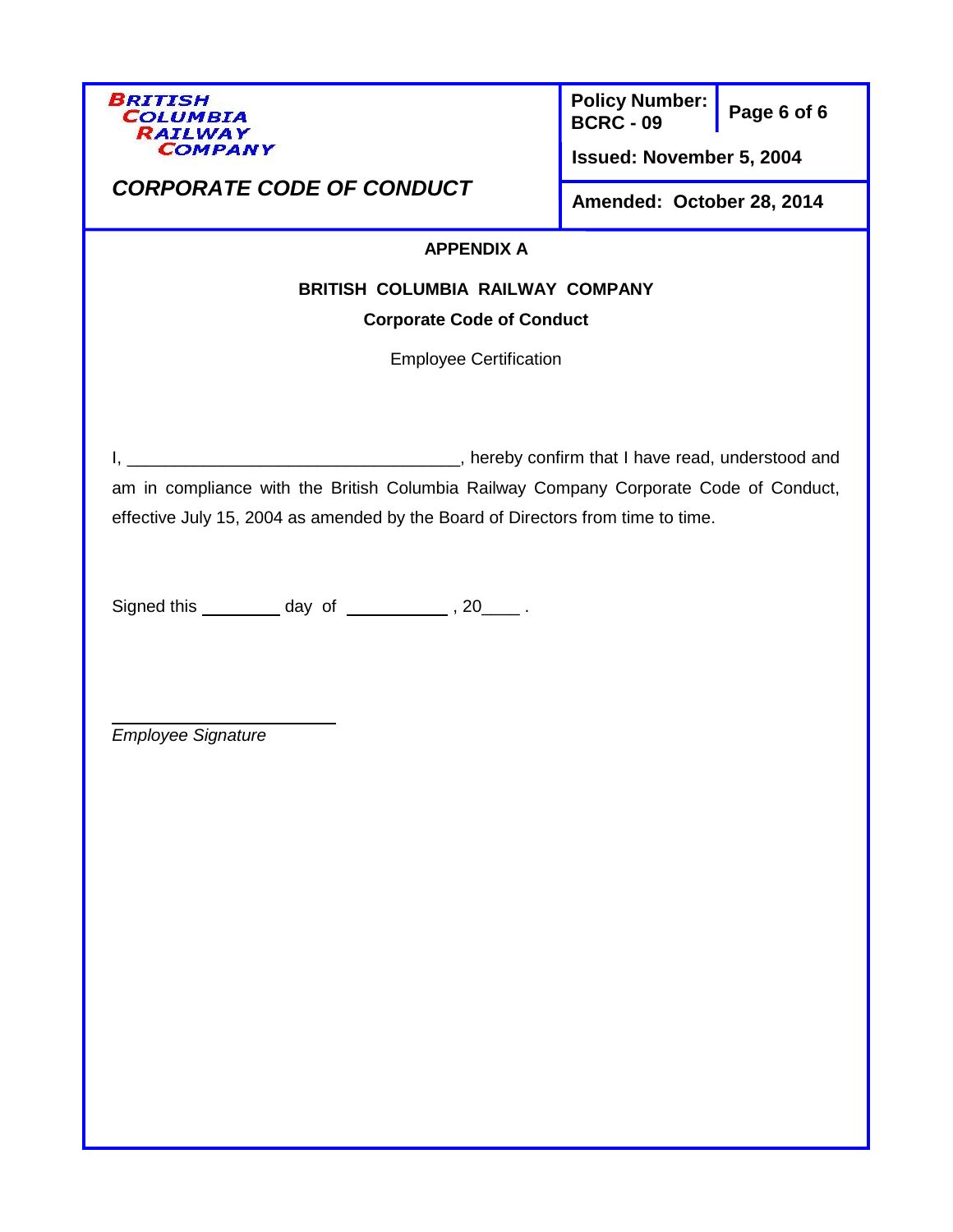

**Page 1 of 1 Policy Number: BCRC - 13**

**Issued: July 18, 2002**

Approved by the Environment & Safety Committee

# *ENVIRONMENTAL CODE OF CONDUCT POLICY*

**Revised: October 29, 2009**

## **POLICY:**

British Columbia Railway Company ("BCRC") is committed to ensuring that its operations and activities are carried out in a manner that is consistent with current business standards and in compliance with applicable regulatory requirements to minimize adverse environmental impacts associated with its operations and activities. In support of and in applying this commitment, BCRC and its subsidiaries will pursue the following specific business practices:

## **BUSINESS PRACTICE:**

## **Regulatory Compliance**

BCRC will comply with all applicable environmental laws and regulations and, in addition, will endeavour to anticipate and pro-actively deal with future regulatory initiatives.

#### **Awareness**

BCRC will foster amongst its employees an awareness of corporate environmental policies for environmental protection.

## **Management**

BCRC will annually review and update a Five-Year Environmental Management Plan, which will identify and prioritize concerns, include plans and objectives for the management of environmental initiatives and document progress in implementing those plans and achieving those objectives.

## **Environmental Audits**

BCRC will, consistent with the applicable legislative and contractual framework, conduct periodic environmental audits and inspections of its facilities, including those of its tenants, and re-evaluate priorities with the objective of ensuring that timely and appropriate corrective action is taken, consistent with strategic goals and plans set out in the Five-Year Environmental Management Plan.

#### **Resources**

BCRC will provide adequate human, material and financial resources to address environmental matters in a timely and effective manner.

## **Contractors, Vendors, Consultants and Tenants**

BCRC will promote good environmental practices amongst contractors, vendors, consultants and tenants with whom BCRC has a contractual relationship.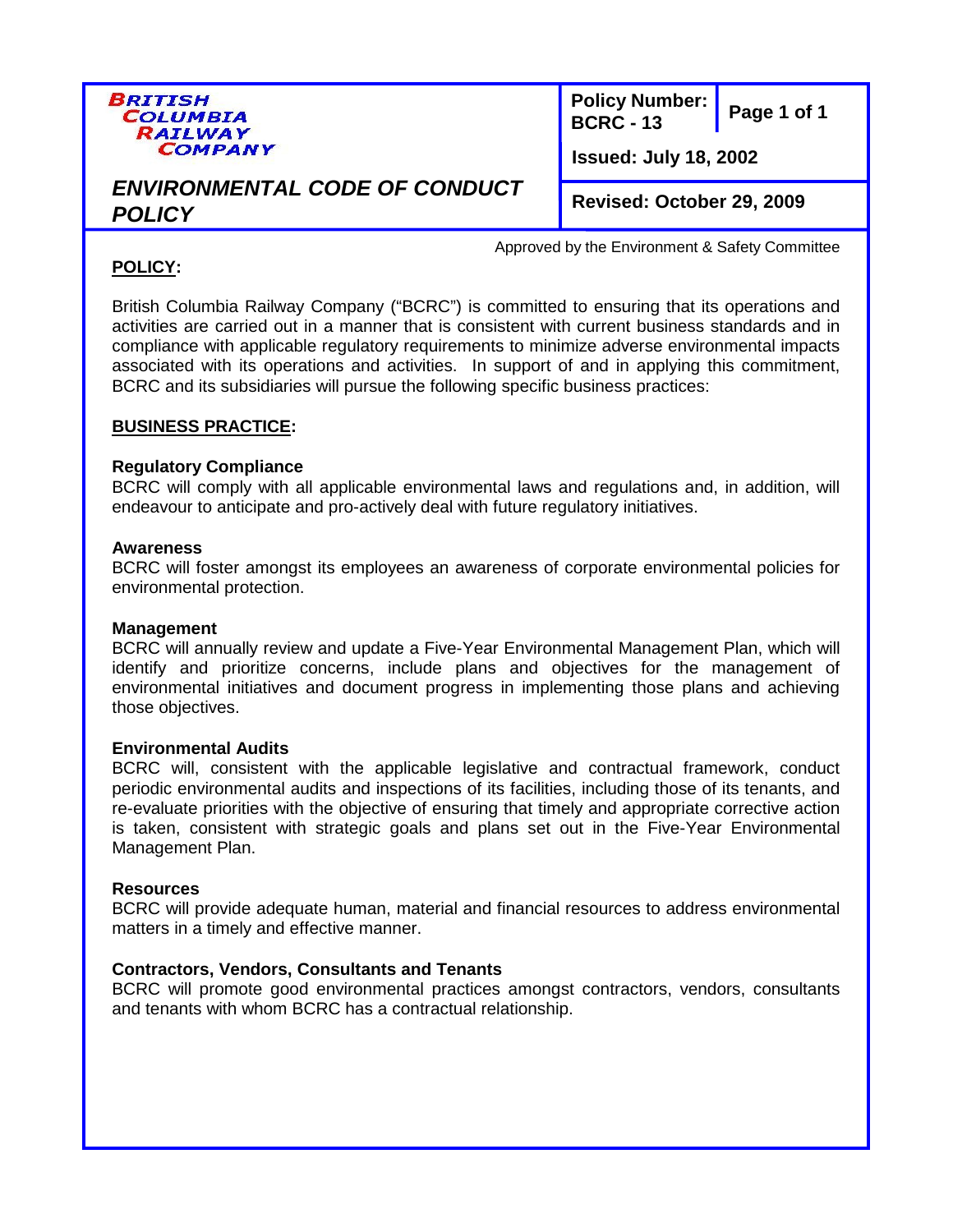

**Page 1 of 1 Policy Number: BCRC - 11**

**Issued: October 29, 2002**

## *OCCUPATIONAL HEALTH & SAFETY POLICY*

**Revised: October 29, 2009**

Approved by the Environment & Safety Committee

Management at British Columbia Railway Company ("BCRC") is responsible and accountable for creating and maintaining a safe, healthy work environment through:

- effective health & safety programs;
- regular monitoring of workplace conditions;
- employee training; and
- providing guidance and support to safety efforts of subsidiaries.

Employees are responsible for working safely within this environment by:

- following established safety and operating rules/procedures;
- maintaining situational awareness if working in a potentially hazardous environment; and
- taking all reasonable precautions to protect themselves, their co-workers and company property.

BCRC, its subsidiaries and employees recognize that safety is a condition of employment, requiring:

- a culture where safety is a value, not a priority subject to change;
- an environment where employees look out for one another and participate in improving the safety of all work processes;
- a culture of mutual trust and respect, where employees are encouraged to identify safety concerns and assist in their resolution; and
- an environment where employees are empowered and are joint owners of the safety mandate.

Safety is vital to the overall success of an organization. BCRC will meet or exceed occupational health and safety regulatory requirements in the areas of health, safety, ergonomics, occupational hygiene and public safety. BCRC will provide the support and monitoring necessary to ensure that its subsidiary companies are successful with safety programs, monitor progress, measure success, and take positive steps to address shortcomings.

No job at BCRC will ever be so important that the time cannot be taken to do it safely.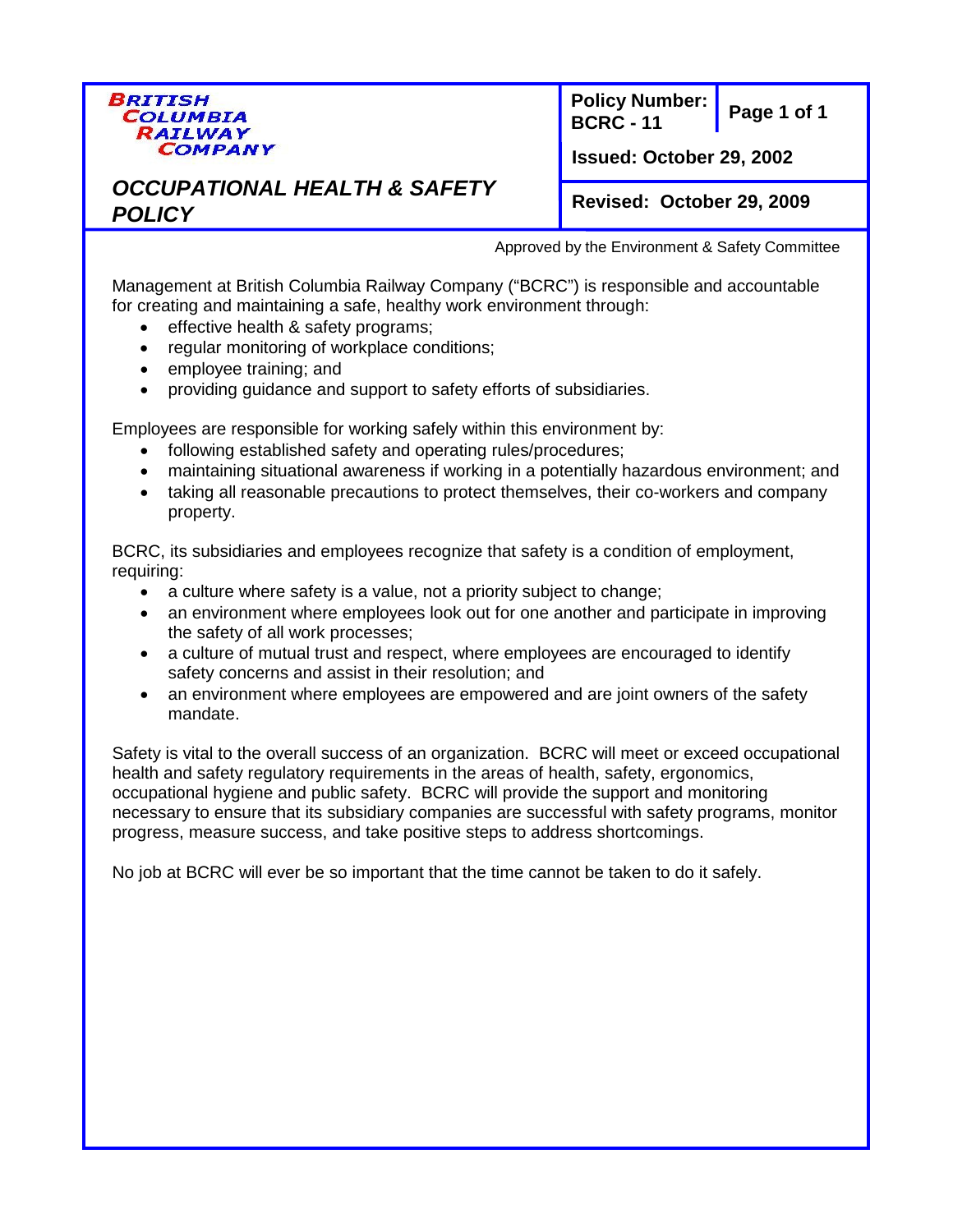

**Page 1 of 1 Policy Number: BCRC - 12**

**Issued: July 24, 2006**

*PORT SUBDIVISION OCCUPATIONAL HEALTH & SAFETY POLICY*

**Revised: October 29, 2009**

Approved by the Environment & Safety Committee

BCRC, through its operating subsidiary BCR Properties Ltd., is committed to operating a safe, cost effective railway in the efficient movement of rail traffic over its Port Subdivision, through to Roberts Bank in the Port of Vancouver. The goal is to have zero safety incidents and zero employee lost time injuries and will be realized through continuous improvements in safety management as measured year-over-year with a target of:

- Zero employee lost-time injuries
- Zero incidents arising from Port Sub's dispatch and control of train movements
- Zero related property damage

BCRC will achieve this objective through its commitment to occupational health and safety and partnering with management employees, railways accessing Port Subdivision tracks through Joint Section Agreements, customers and contractors in the prevention of accidents.

Management at the Port Subdivision is responsible and accountable for creating and maintaining a safe work environment through:

- regular inspections of the workplace
- monitoring employee compliance with rules and guidelines
- immediate follow-up intervention where rules and guidelines are violated
- providing guidance and support to all safety initiatives

All employees are responsible for working safely within this environment by:

- familiarizing themselves with all applicable workplace rules and guidelines
- following established safety and operating rules and procedures
- maintaining situational awareness in any potentially hazardous workplace
- taking all reasonable precautions to protect themselves, their co-workers and Port Sub property
- support of the Port Subdivision Safety Management System

Recognizing that safety is a condition of employment, BCRC needs to sustain:

- a culture where safety is a value and a priority
- an environment where employees look out for one another and actively participate in improving the safety of work processes
- an environment where employees are empowered and are joint owners of the Safety Management System

Safety is vital to the efficient operation of the Port Subdivision and success in serving all stakeholders. BCRC will meet or exceed all existing OH&S regulatory requirements and will strive to improve the areas of health, safety, ergonomics, occupational hygiene and public safety. BCRC will provide the support needed to ensure the success of the Port Subdivision Safety Management System, monitor progress, measure success and take positive steps to address any shortcomings.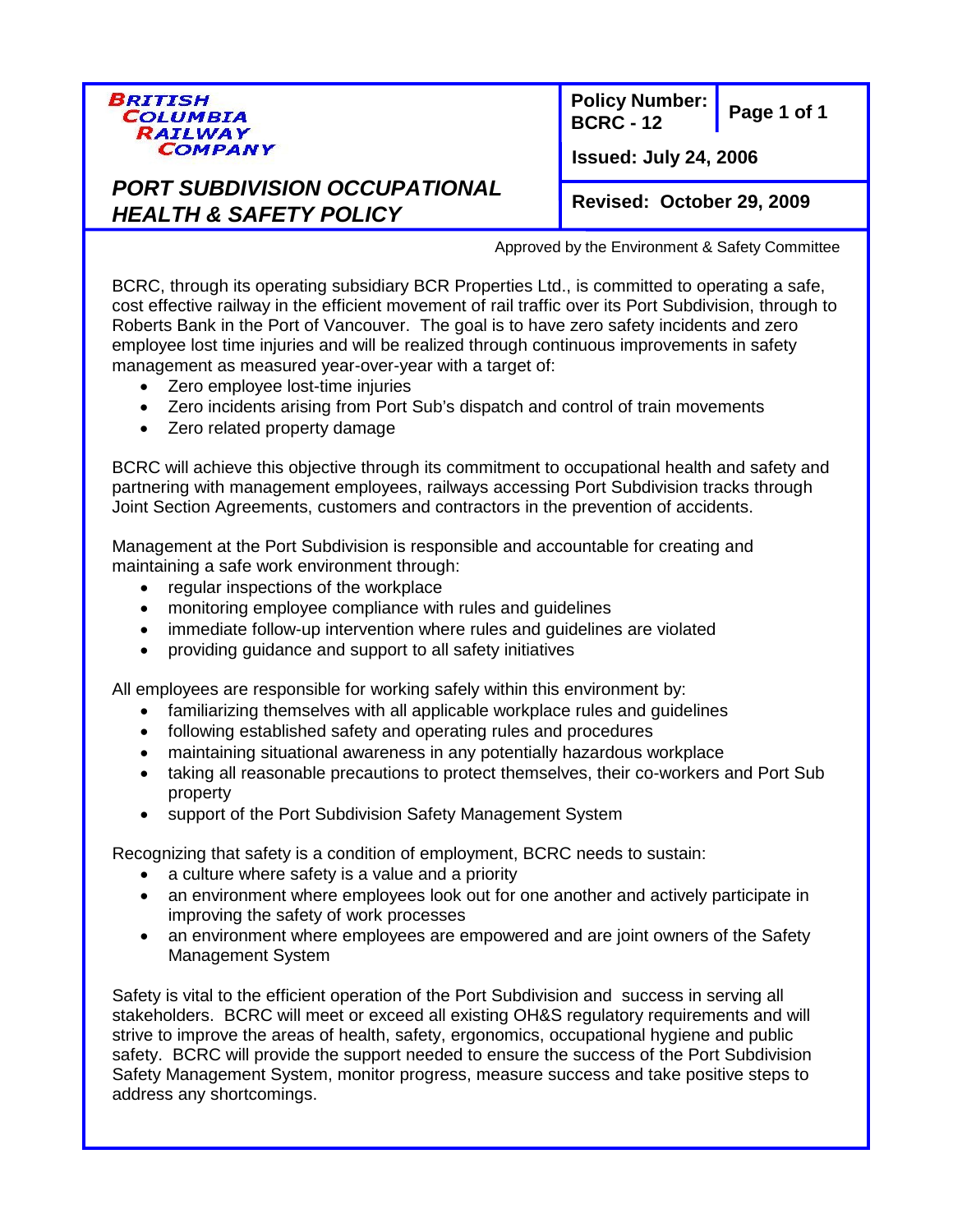

**Page 1 of 2 Policy Number: BCRC - 20 Issued: July 25, 2008**

*WHISTLEBLOWER POLICY*

**Revised: October 28, 2014**

Approved by the Board of Directors

## **Policy**

BCRC's Corporate Code of Conduct (Policy BCRC - 09) requires directors, officers and employees to observe high standards of business and personal ethics in the conduct of their duties and responsibilities. As employees and representatives of BCRC, we must practice honest and integrity in fulfilling our responsibilities and comply with all applicable laws and regulations.

## **Reporting Responsibility**

It is the responsibility of all directors, officers and employees to comply with the Code and to report violations or suspected violations in accordance with this **Whistlerblower Policy**.

#### **No Retaliation**

No director, officer or employee who in good faith reports a violation of the Code shall suffer harassment, retaliation or adverse employment consequence. An employee who retaliates against someone who has reported a violation in good faith is subject to discipline up to and including termination of employment. This **Whistleblower Policy** is intended to encourage and enable employees and others to raise serious concerns within the Organization prior to seeking resolution outside the Organization.

#### **Reporting Violations**

The Corporate Code of Conduct addresses BCRC's open door policy and suggests that employees share their questions, concerns, suggestions or complaints with someone who can address them properly. In most cases, an employee's supervisor is in the best position to address an area of concern. However, if you are not comfortable speaking with your supervisor or you are not satisfied with your supervisor's response, you are encouraged to speak with the Ethics Advisor or any one of the Executives whom you are comfortable in approaching. Supervisors and managers are required to report suspected violations of the Code of Conduct to the Organization's Compliance Officer, who has specific and exclusive responsibility to investigate all reported violations. For suspected fraud, or when you are not satisfied or uncomfortable with following BCRC's open door policy, individuals should contact BCRC's Compliance Officer directly.

## **Compliance Officer**

BCRC's Compliance Officer is responsible for investigating and resolving all reported complaints and allegations concerning violations of the Code and, at his discretion, shall advise the President and/or Chairman of the Board. The Compliance Officer has direct access to the Board of Directors and is required to report to the Board at least annually on compliance